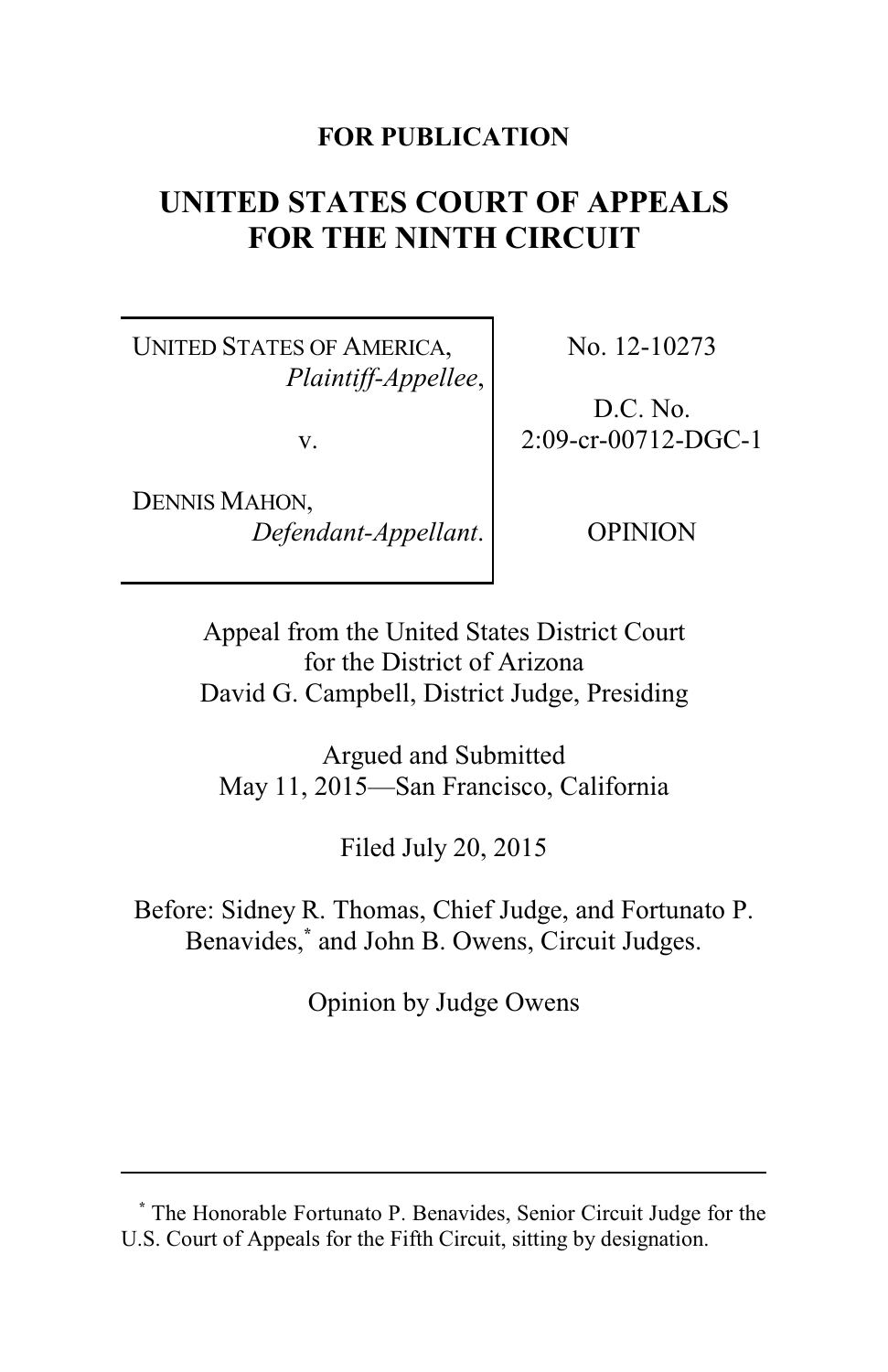# **SUMMARY\*\***

# **Criminal La**w

The panel affirmed convictions under 18 U.S.C. § 844(i) and (n) for a pipe bomb explosion at the City of Scottsdale Office of Diversity and Dialogue.

The panel explained that an intrinsically non-economic building can qualify under  $\S$  844(i)'s interstate commerce requirement if the building actively engages in interstate commerce or activity that affects interstate commerce, and the fact that an entity is not-for-profit or municipal in nature does not foreclose a finding that it is actively engaged in interstate commerce. The panel held that the record demonstrates that the Diversity Office regularly engaged in activities that affected interstate commerce.

Because § 844(i) has the necessary jurisdictional interstate-commerce element, the panel rejected the defendant's facial challenge to its constitutionality. Because the Diversity Office possessed the requisite nexus to interstate commerce, the panel also rejected the defendant's as-applied challenge to the statute's constitutionality.

This summary constitutes no part of the opinion of the court. It has been prepared by court staff for the convenience of the reader.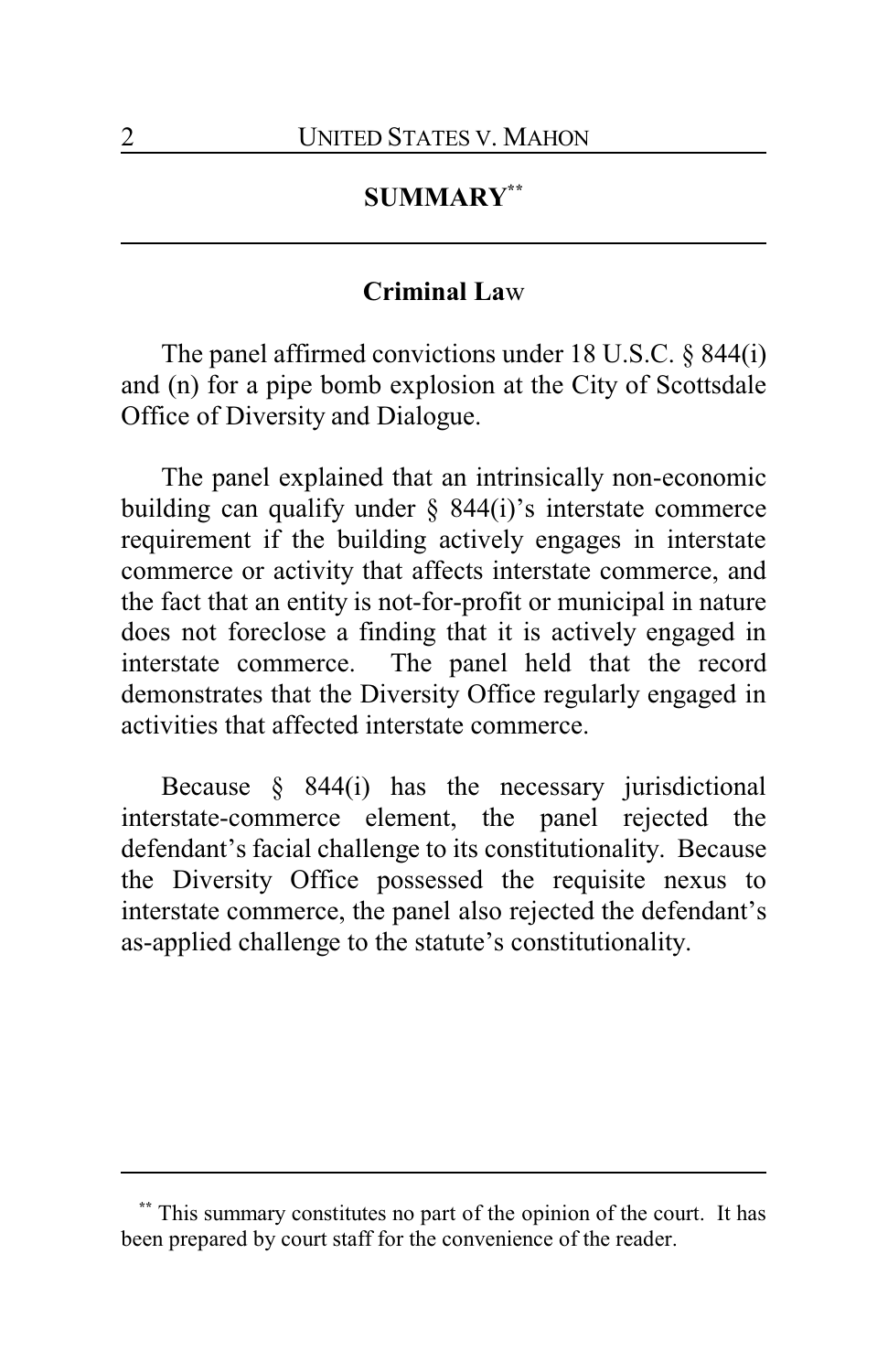## **COUNSEL**

Daniel L. Kaplan (argued), Assistant Federal Public Defender; Jon M. Sands, Federal Public Defender, Phoenix, Arizona, for Defendant-Appellant.

Joan G. Ruffennach (argued), Assistant United States Attorney; John S. Leonardo, United States Attorney; Mark S. Kokanovich, Deputy Appellate Chief, Phoenix, Arizona, for Plaintiff-Appellee.

### **OPINION**

OWENS, Circuit Judge:

Dennis Mahon appeals his convictions under 18 U.S.C. §§ 844(i) and (n) for the pipe bomb explosion at the City of Scottsdale Office of Diversity and Dialogue ("Diversity Office"), which injured three people and damaged property. Section 844(i) makes it a crime to damage or destroy, by means of an explosive, property that is "used in" interstate commerce or in "activity affecting" interstate commerce. Mahon contends his convictions are invalid because the Diversity Office's activities did not satisfy the statute's interstate commerce requirement. We have jurisdiction under 28 U.S.C. § 1291, and we affirm. The Diversity Office was property "used in" commerce or in "activity affecting" commerce.

A concurrently filed memorandum disposition addresses Mahon's other claims.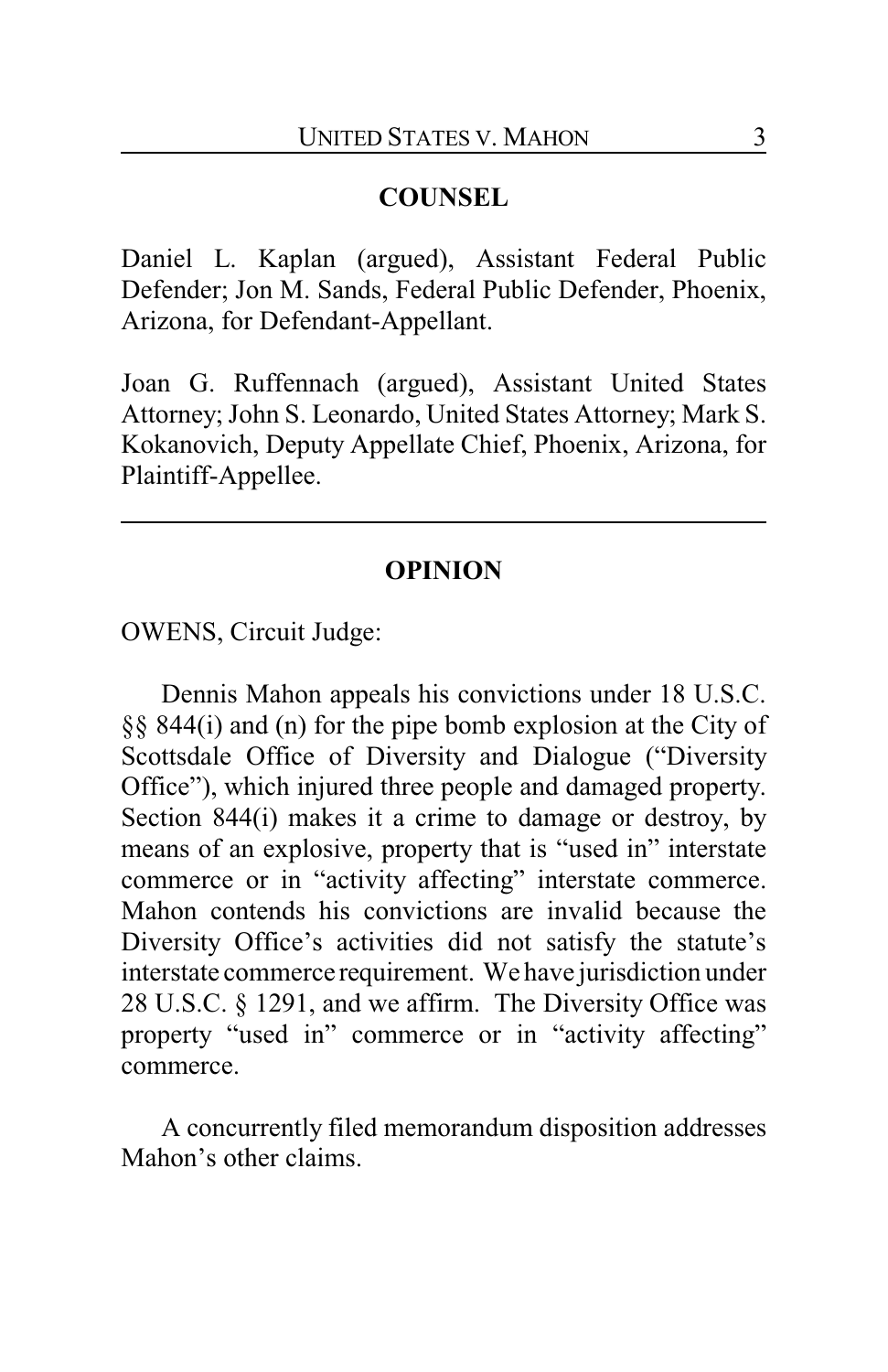# **I. FACTS**

#### A. *The Diversity Office*

Scottsdale created the Diversity Office to, among other things, promote the city as a "tourist destination." One of the first of its kind in the country, it engaged in community outreach with businesses and cultivated relationships with local, national, and international organizations.

Housed in the city's Human Resources building, the Diversity Office worked with chambers of commerce and partnered with corporations to sponsor and host cultural events in Scottsdale. Venues included public parks with free admission and resort hotels with tickets costing \$60 each. These functions featured crowds ranging from the hundreds to the thousands, and national speakers who received appearance fees of up to \$15,000. Corporations collectively donated tens of thousands of dollars annually for some of these events, and food and entertainment vendors applied and paid fees to the Diversity Office to participate.

The Diversity Office promoted these functions through direct mailings, media outlets, and dedicated phone lines. It also worked with out-of-state organizations (including the American Speakers Bureau) to identify speakers, prepare contracts, arrange transportation, and ensure payment. Several speakers were paid to travel from out of state to address audiences in Scottsdale.

#### B. *The Bombing*

On February 21, 2004, a Scottsdale employee found a box, addressed to the director of the Diversity Office, in a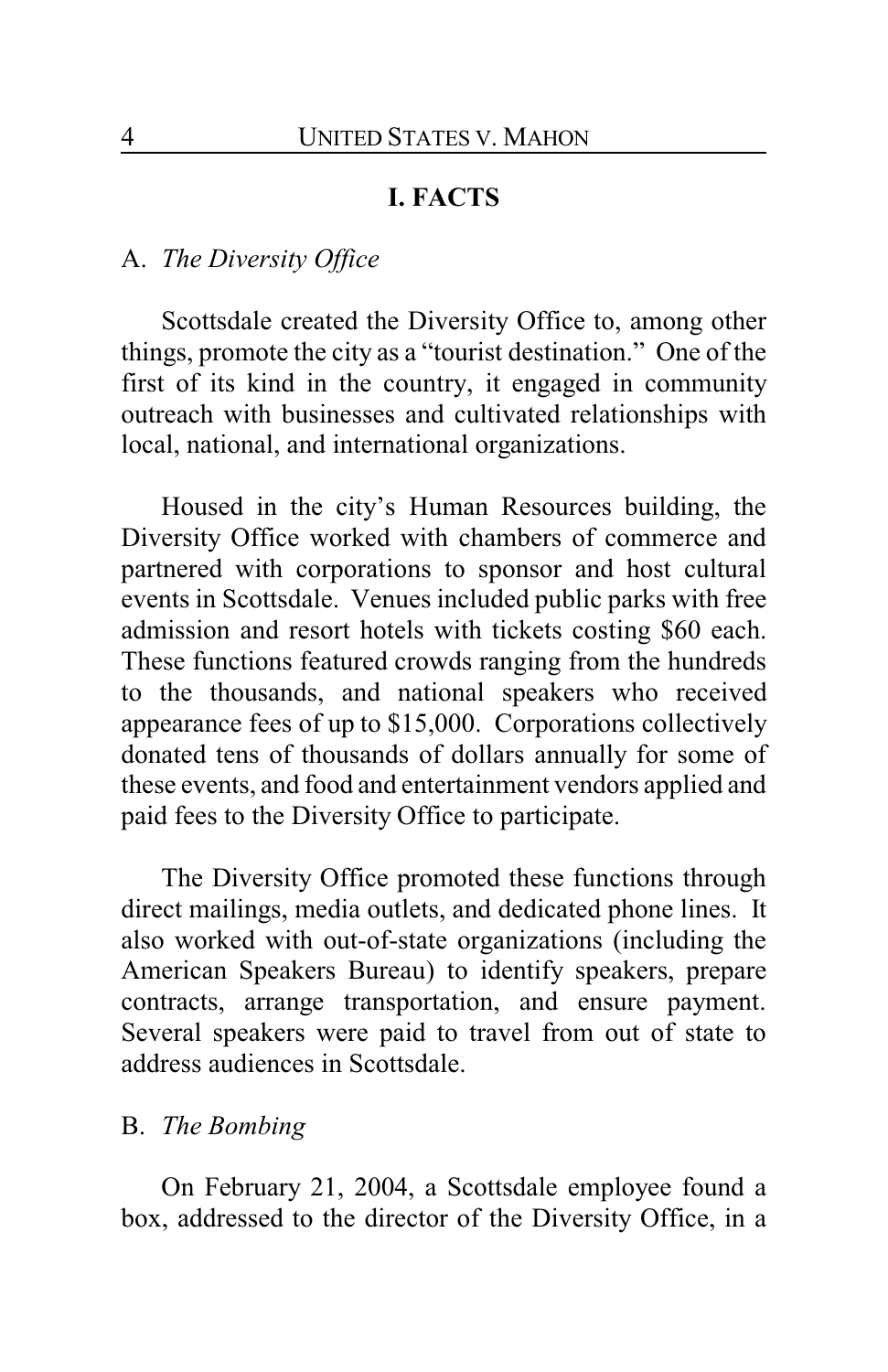library carrel. After sitting behind the library circulation counter for a few days, the box made its way to the Diversity Office. On February 26, 2004, the director opened the box, which triggered a massive pipe bomb explosion. He suffered severe trauma, requiring multiple surgeries and skin grafts, and nearly lost a finger. Two other employees endured injuries, including shrapnel in an eye. The powerful blast shattered windows, blew a hole in the counter upon which the box rested, and caused a wall and the ceiling to collapse.

A few months earlier, Mahon left a voicemail message with the Diversity Office. He identified himself as "Dennis Mahon of the White Aryan Resistance of Arizona," used racial epithets, and complained about the Diversity Office's outreach efforts. He concluded his call by stating: "The White Aryan Resistance is growing in Scottsdale. There's a few white people who are standing up. Take care." Based in part on that voicemail, law enforcement initiated a multi-year undercover investigation, which provided overwhelming audio, video, forensic, and circumstantial evidence that Mahon participated in the bombing of the Diversity Office.

After a multi-week trial, Mahon was convicted of conspiracy to damage buildings and other real property by means of explosive in violation of 18 U.S.C. §§ 844(i), (n) (Count 1)**<sup>1</sup>** and malicious damage of a building by means of

<sup>&</sup>lt;sup>1</sup> Section 844(n) makes conspiring to violate  $\S$  844(i) a crime. We refer to § 844(i) when addressing Counts 1 and 2.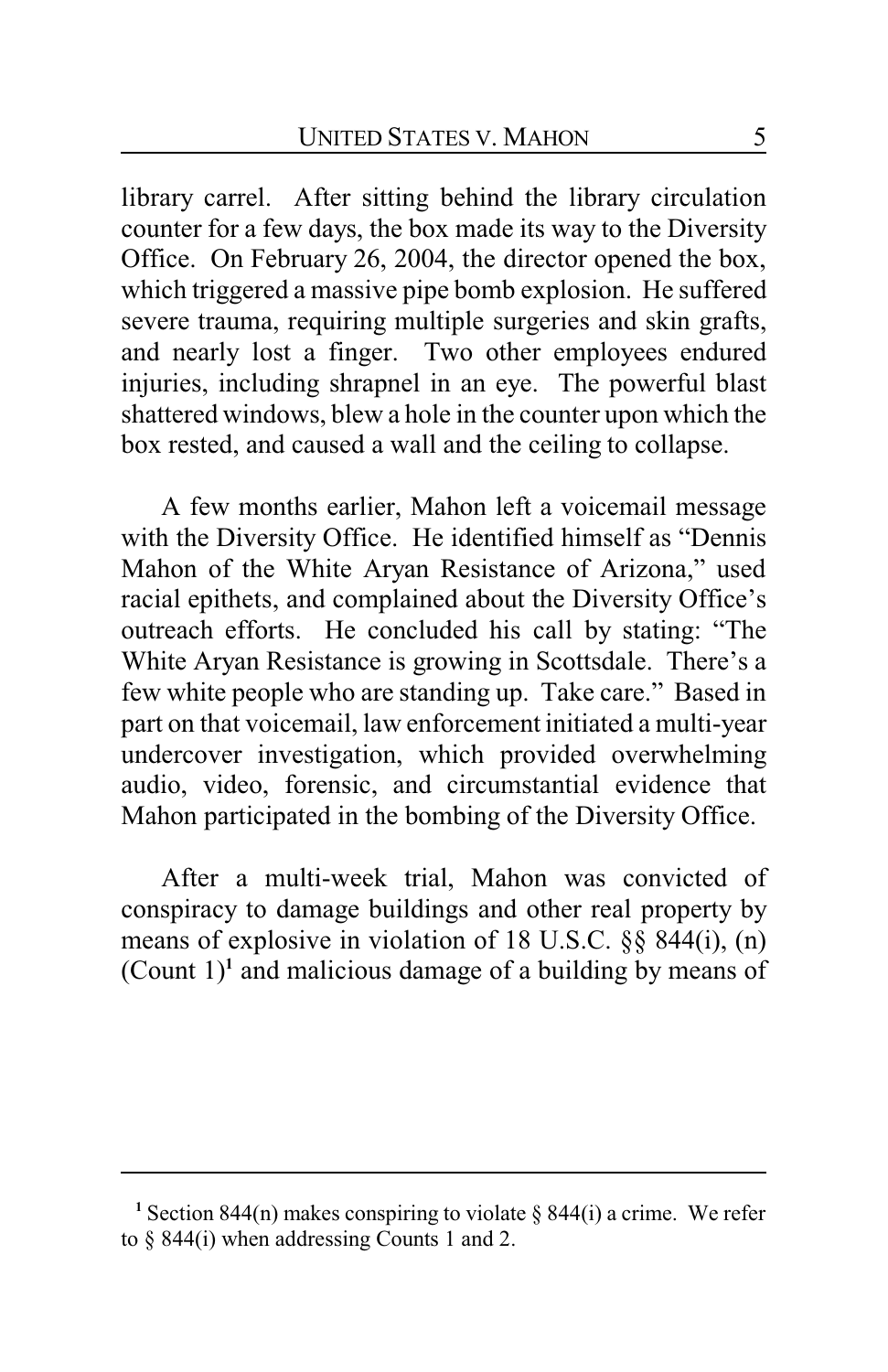explosive in violation of  $\S$  844(i) (Count 2). He received a sentence of 40 years imprisonment.**<sup>2</sup>**

#### **II. ANALYSIS**

A. *Standard of Review*

We review de novo if there is sufficient evidence of the interstate commerce element of an offense. *United States v. Garcia*, 768 F.3d 822, 827 (9th Cir. 2014), *cert. denied*, 135 S. Ct. 1189 (2015). We consider the evidence in the light most favorable to the prosecution and determine whether "'*any* rational trier of fact could have found the essential elements of the crime beyond a reasonable doubt.'" *United States v. Nevils*, 598 F.3d 1158, 1163–64 (9th Cir. 2010) (en banc) (quoting *Jackson v. Virginia*, 443 U.S. 307, 319 (1979)).

We review de novo a constitutional challenge to a statute. *Garcia*, 768 F.3d at 827.

B. *The Diversity Office's Nexus to Interstate Commerce*

Mahon first argues that there was insufficient evidence that the Diversity Office satisfied  $\S$  844(i)'s interstate commerce requirement. A defendant is guilty of violating § 844(i) if he

> maliciously damages or destroys, or attempts to damage or destroy, by means of fire or an

**<sup>2</sup>** Mahon also was convicted of 18 U.S.C. § 842(p)(2)(A), distribution of information related to explosives (Count 3), and received a concurrent sentence of 33 months on that count.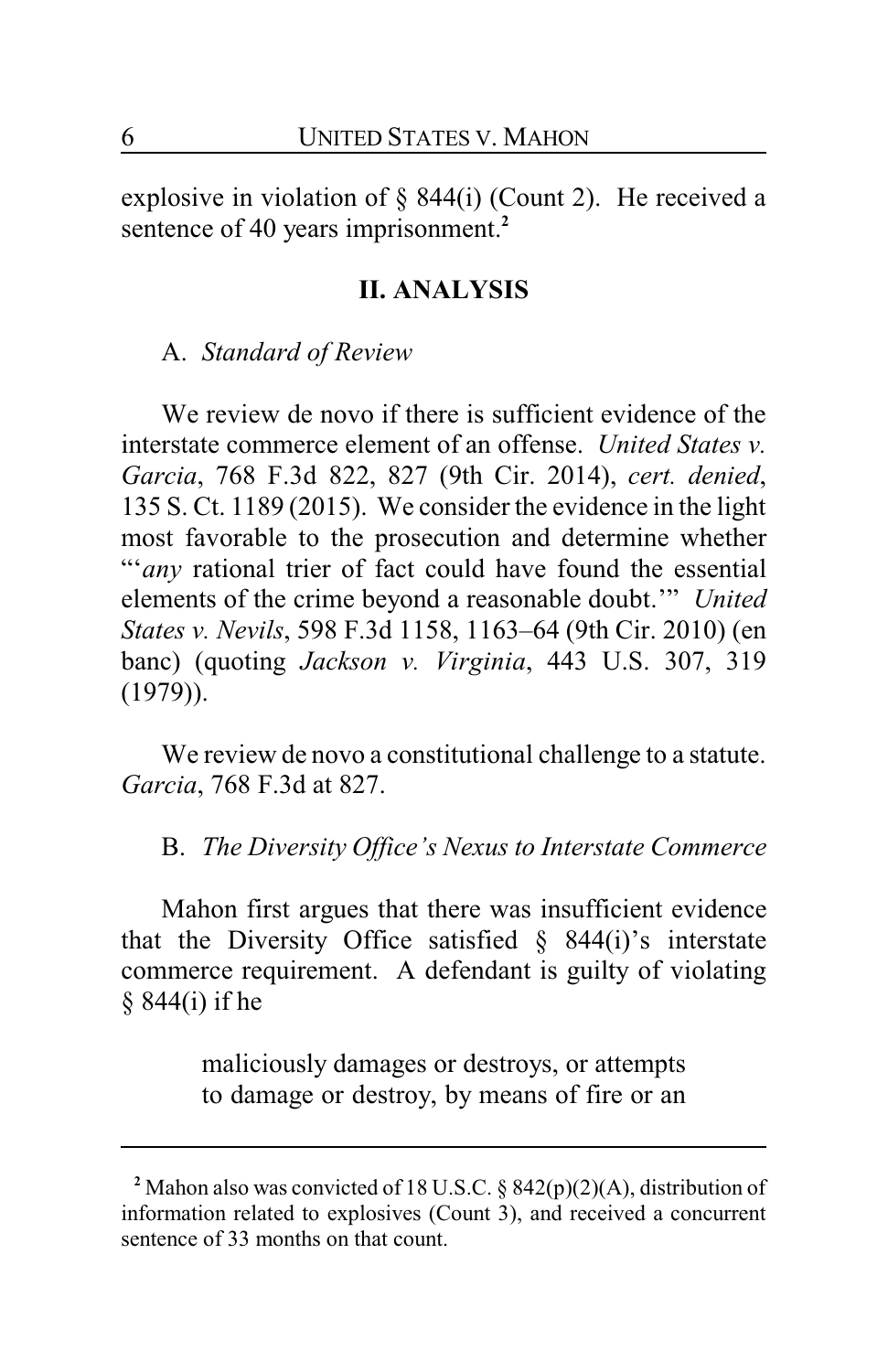explosive, any building, vehicle, or other real or personal property used in interstate or foreign commerce or in any activity affecting interstate or foreign commerce[.]**<sup>3</sup>**

According to Mahon, the Diversity Office "was a municipal government entity engaged in classic governmental functions," and thus could not possess the requisite interstate commerce nexus under § 844(i). In so arguing, Mahon relies, in part, on two cases: *Jones v. United States*, 529 U.S. 848 (2000), and *United States v. Lamont*, 330 F.3d 1249 (9th Cir. 2003). A review of those cases—as well as other cases applying § 844(i)—confirms that the Diversity Office satisfies the statute's interstate commerce requirement.

*Jones* addressed if and when § 844(i) applied to a private residence that did not actively engage in interstate commerce—"a dwelling place used for everyday family living," and not a rental, "a home office or the locus of any commercial undertaking." *Jones*, 529 U.S. at 856, 859. The Court set out a two-step inquiry to answer this question—first "into the function of the building itself, and then a determination of whether that function affects interstate commerce." *Id.* at 854 (internal quotation marks omitted). The Court stressed that the statute requires "active employment for commercial purposes, and not merely a

**<sup>3</sup>** 18 U.S.C. § 841(b) defines "interstate commerce or foreign commerce," in relevant part, as "commerce between any place in a State and any place outside of that State, or within any possession of the United States (not including the Canal Zone) or the District of Columbia, and commerce between places within the same State but through any place outside of that State."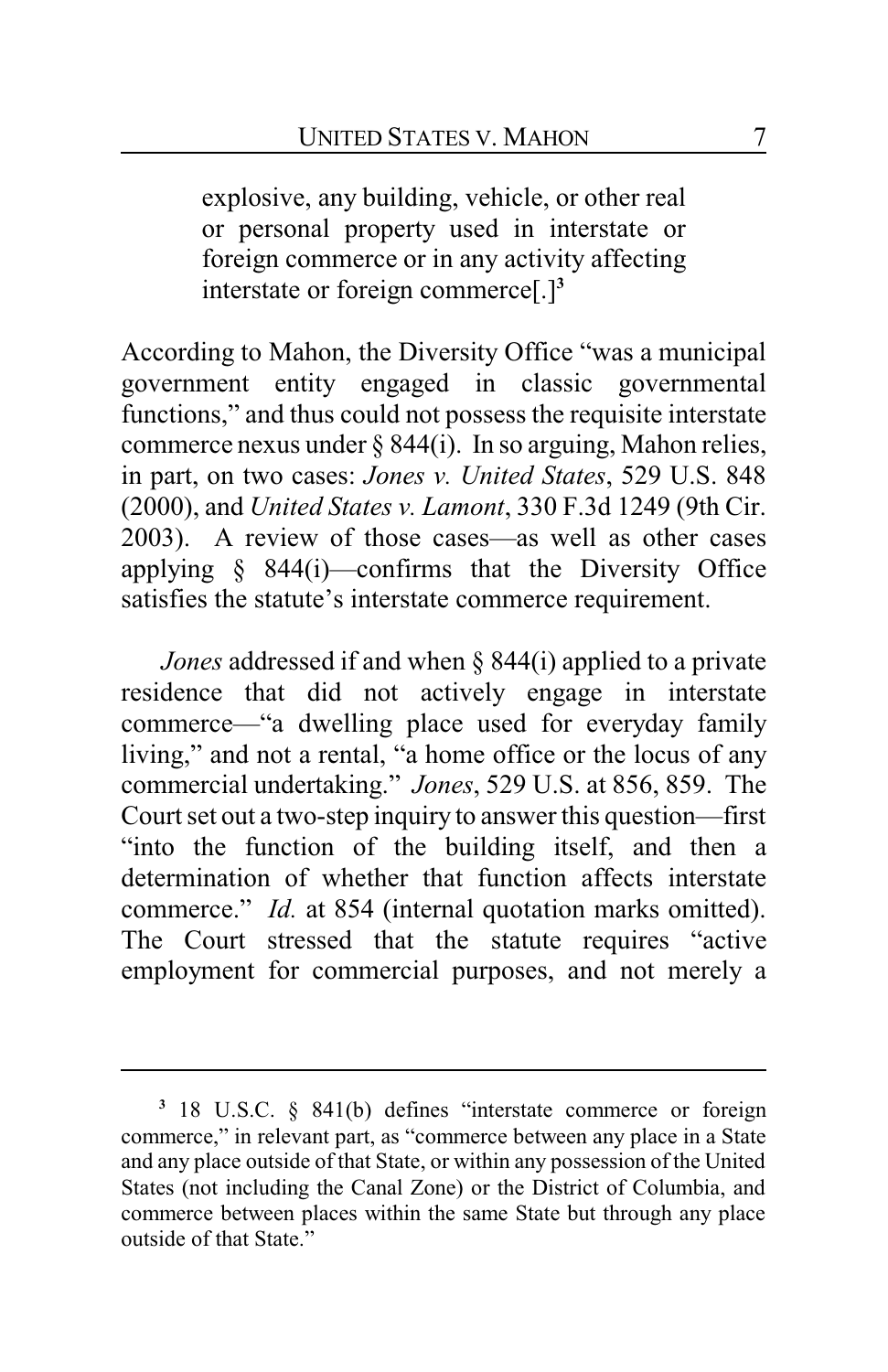passive, passing, or past connection to commerce." *Id.* at 855.

*Jones* held that § 844(i) did not apply to the traditional private home. The residence in *Jones* had only passive links to interstate commerce: a mortgage, an insurance policy, and the receipt of natural gas from sources outside Indiana. *Id.* at 855–56. Applying  $\S$  844(i) to a purely private home would mean that "hardly a building in the land would fall outside the federal statute's domain," as "[p]ractically every building in our cities, towns, and rural areas is constructed with supplies that have moved in interstate commerce, served by utilities that have an interstate connection, financed or insured by enterprises that do business across state lines, or bears some other trace of interstate commerce." *Id.* at 857.

*Lamont* addressed § 844(i)'s application to an "ordinary church building" that was "used for religious purposes, and not for other activities of a commercial or economic character." 330 F.3d at 1254. Recognizing the "peculiarity of hunting for commerce in a house of worship," the panel reasoned that the church's business was not commercial, but "to provide spiritual guidance, comfort, and charity to its members and to others who may wish to take advantage of its services." *Id.* at 1253, 1255. A church generally did "not function in a manner that places it in any significant relationship with commerce, let alone interstate commerce. . . . Indeed, a church's function and operations could not be further removed from what we ordinarily understand as commercial activity." *Id.* at 1254–55.

Nor was there anything about the church's activities in *Lamont* that would bring it within § 844(i)'s jurisdictional scope. Like the private residence in *Jones*, the church lacked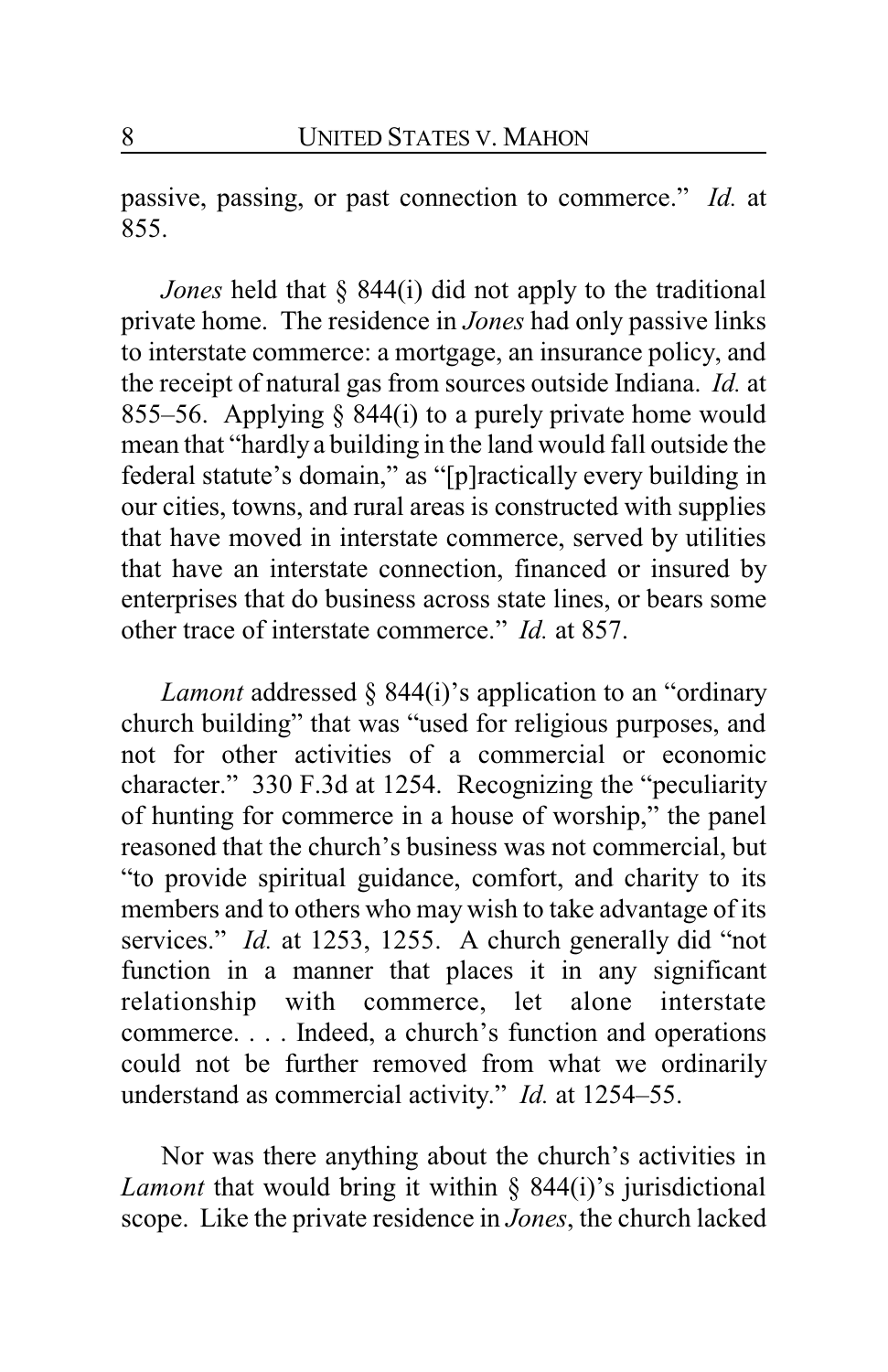active involvement in interstate commerce—all of its connections were passive: (1) it received gas from Canada, (2) an out-of-state company insured it, (3) it purchased goods from out of state, (4) it received funds from out-of-state members, and (5) it received and distributed publications that traveled interstate. *Id.* at 1250, 1253. These attenuated connections to interstate commerce, like those in *Jones*, were insufficient to satisfy § 844(i)'s requirement. *Id*. at 1255–56.

*Jones* and *Lamont*(as well as numerous other cases) teach us that a building may qualify *per se* under § 844(i)'s jurisdictional requirement if it is inherently commercial. A church and a private residence, without more, are not such buildings, but an apartment building used as rental property, *Russell v. United States*, 471 U.S. 858, 862 (1985); *Garcia*, 768 F.3d at 829, and a restaurant, *United States v. Serang*, 156 F.3d 910, 913 (9th Cir. 1998), are.

*Jones* and *Lamont* also teach us that an intrinsically noneconomic building can qualify under  $\S$  844(i) if the building actively engages in interstate commerce or activity that affects interstate commerce, as there is no categorical exclusion of any type of building. *See Jones*, 529 U.S. at 855 ("[Section] 844(i) excludes no particular type of building. . . ."). As we have recognized, a place of worship can have more than one function for  $\S$  844(i) purposes. *United States v. Renteria*, 557 F.3d 1003, 1008–10 (9th Cir. 2009) (holding that a synagogue's operation of preschool daycare center and gift shop were sufficient for  $\S$  844(i) conviction, even though activities were located in a house of worship); *see also United States v. Grassie*, 237 F.3d 1199, 1209-10 (10th Cir. 2001) (church activities can be both religious and commercial); *United States v. Terry*, 257 F.3d 366, 369 (4th Cir. 2001) ("An activity can have both a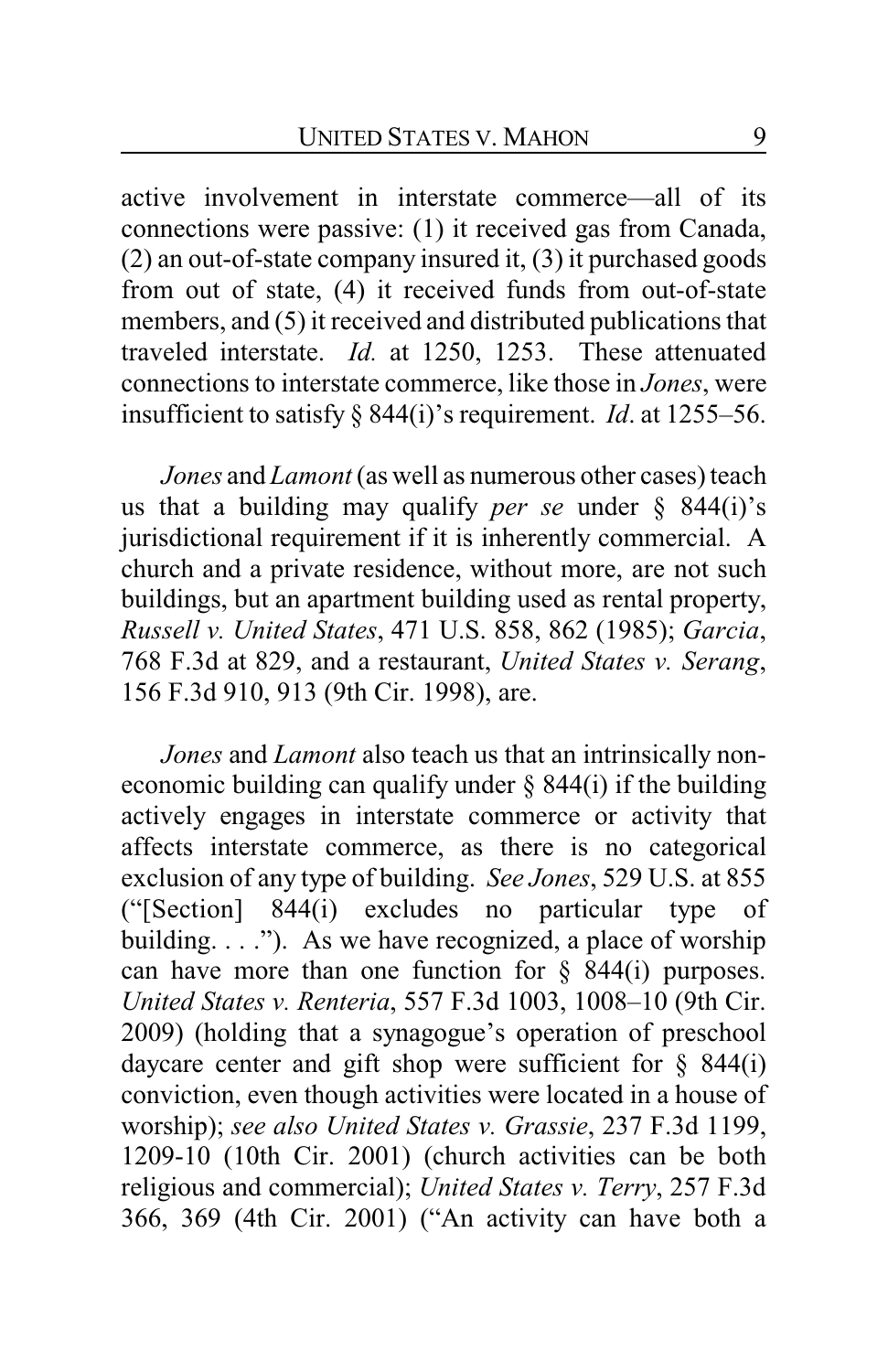religious aspect and an economic one. We cannot close our eyes to the commercial nature of an activity solely because non-commercial considerations also underlie it."); *United States v. Rayborn*, 312 F.3d 229, 233 (6th Cir. 2002) ("For purposes of the function analysis, the building's function is not limited to its primary use.").

That an entity is not-for-profit or municipal in nature also does not foreclose a finding that it is actively engaged in interstate commerce. There is "[n]othing intrinsic to the nature of nonprofit entities [that] prevents them from engaging in interstate commerce." *Camps Newfound/Owatonna, Inc. v. Town of Harrison, Me.*, 520 U.S. 564, 585 (1997). Like non-profit and for-profit entities, municipalities can "purchase goods and services in competitive markets, offer their facilities to a variety of patrons, and derive revenues from a variety of sources, some of which are local and some out of State." *See id.* at 585–86.

Although the reach of  $\S$  844(i) "is not coterminous with the outer limits of Congress's Commerce Clause power," *see Lamont*, 330 F.3d at 1251, many cases outside of the § 844(i) context demonstrate the impact of tourism, events, and visitors on interstate commerce. *See Gulf Coast Hotel-Motel Ass'n v. Miss. Gulf Coast Golf Course Ass'n*, 658 F.3d 500, 505 (5th Cir. 2011) ("bringing out-of-state tourists to hotels to play golf . . . falls squarely within the Supreme Court's Commerce Clause jurisprudence"); *United States v. Taylor*, 966 F.2d 830, 835-36 (4th Cir. 1992) (finding that a change in betting laws would have an effect on interstate commerce, in part, because it would stimulate the state economy by attracting out-of-state tourists); *Gibbs v. Babbitt*, 214 F.3d 483, 493–94 (4th Cir. 2000) (acknowledging as interstate commerce nexus the tourism associated with red wolf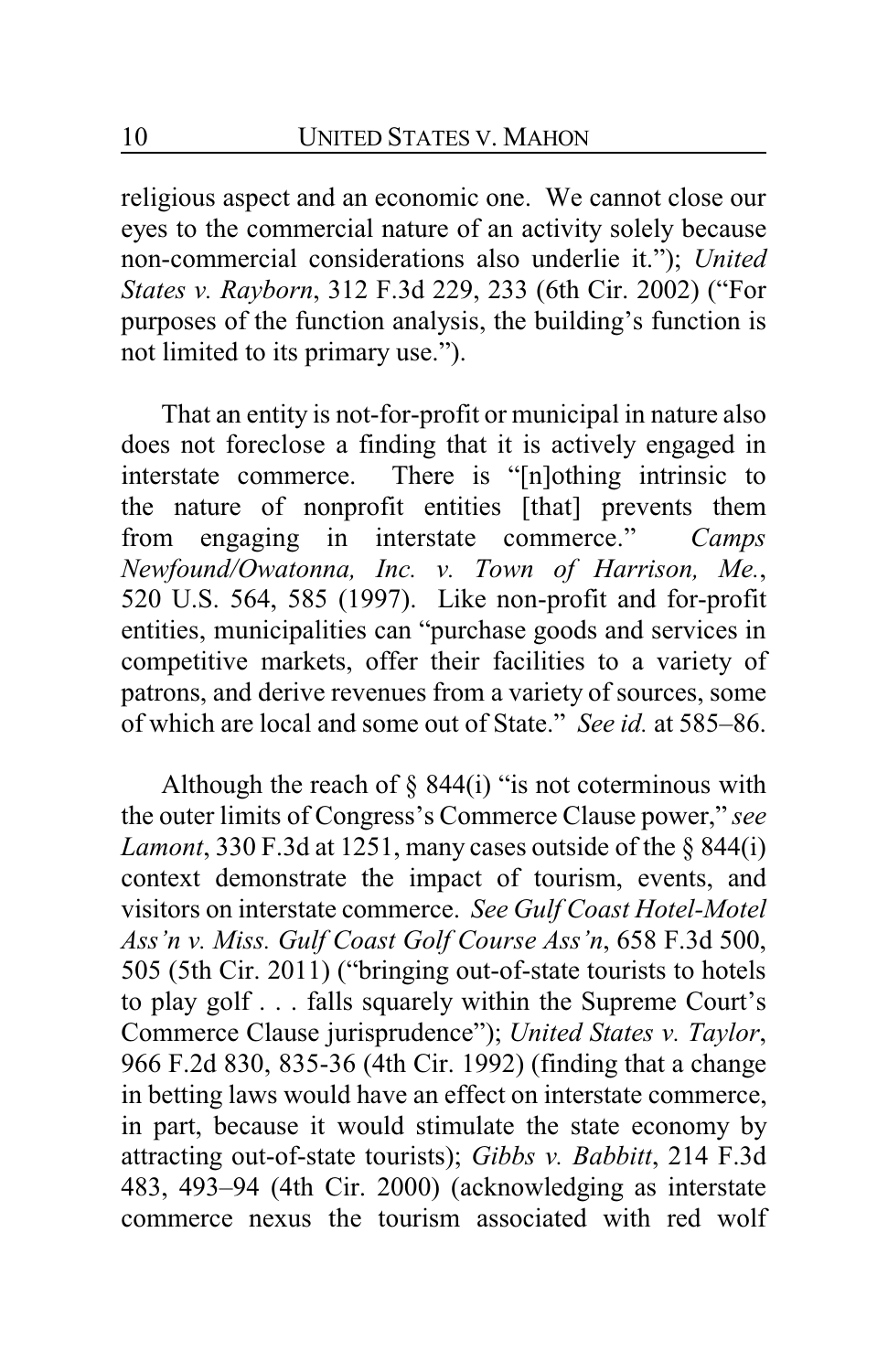recreational industry, including visitors attending "howling events" and volunteers coming "from all around the country"); *907 Whitehead St., Inc. v. Sec'y of U.S. Dep't of Agric.*, 701 F.3d 1345, 1351 (11th Cir. 2012) (holding that there is a substantial effect on interstate commerce where a "[m]useum invites and receives thousands of admission-paying visitors from beyond Florida"; "it is well-settled that, when local businesses solicit out-of-state tourists, they engage in activity affecting interstate commerce").

Here, we need not decide whether the Diversity Office is "inherently" a commercial enterprise (like a rental property or a restaurant). Rather, we need determine only if the Diversity Office actively engages in interstate commerce, or activity that affects interstate commerce. *See, e.g.*, *Renteria*, 557 F.3d at 1008–10; *see also Rayborn*, 312 F.3d at 234–35 ("church was actively employed in commercial activities" by using radio broadcasts to increase travel from neighboring states, hosting free events and concerts that people traveled to from those states, and purchasing goods to host picnics and breakfasts); *Terry*, 257 F.3d at 370–71 (operation of church day care center sufficient for  $\S 844(i)$  conviction, even though activity was intrastate and did not turn a profit); *United States v. Gillespie*, 452 F.3d 1183, 1188 (10th Cir. 2006) (operation of gift shop and for-fee preschool within place of worship constituted "'active employment for commercial purposes'").

The record demonstrates that the Diversity Office regularly engaged in activities that affected interstate commerce. Partneringwith numerous corporate sponsors and local hotels, it planned, hosted, and supported events that drew thousands of people to Scottsdale. It worked with a national bureau to arrange for speakers (who were paid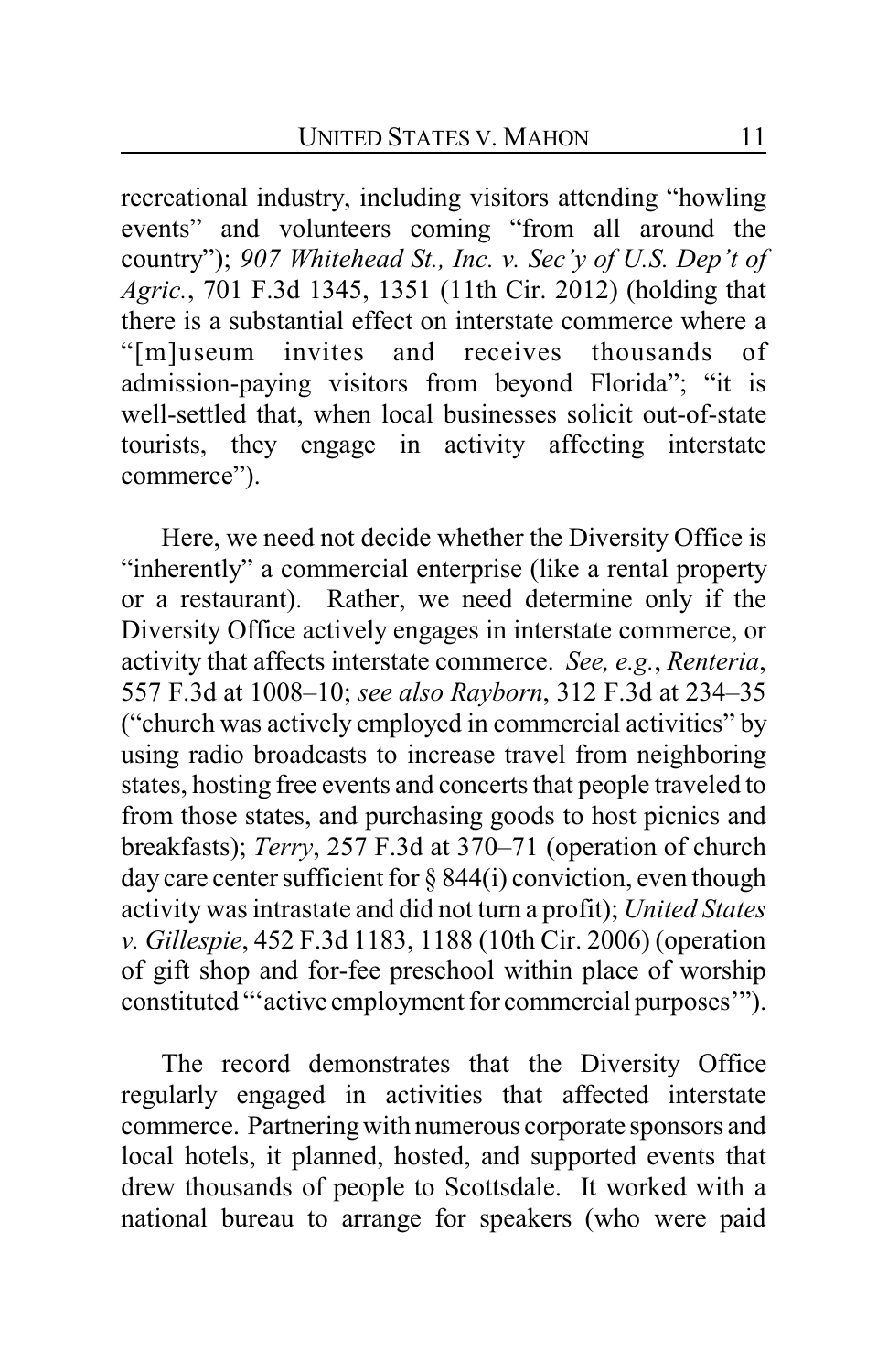thousands of dollars) to come to the city, and took applications and payments from vendors to participate in these events. And it employed several forms of media and a dedicated phone line to publicize its events.

Unlike the passive participation described in *Jones* and *Lamont*, the Diversity Office generated considerable activity that affected interstate commerce—indeed, more so than the activity described in numerous cases upholding a § 844(i) conviction. *Compare United States v. Craft*, 484 F.3d 922, 927–28 (7th Cir. 2007) (temporarily vacant rental properties were within § 844(i)'s scope); *United States v. Laton*, 352 F.3d 286, 300–01 (6th Cir. 2003) (fire station's role in fighting fires constituted active employment in interstate commerce); *United States v. Jimenez*, 256 F.3d 330, 339 (5th Cir. 2001) (as primary location of construction business, family's home office was within  $\S$  844(i)'s ambit).

We have little concern that our holding will convert the destruction of any "municipal building" in the Ninth Circuit into a federal crime. Any future § 844(i) prosecutions will be reviewed under the same case-by-case analysis that the Supreme Court and our precedent demand.**<sup>4</sup>**

# C. *Facial and As-Applied Challenges to § 844(i)'s Constitutionality*

Mahon next cites *United States v. Lopez*, 514 U.S. 549 (1995), and *United States v. Morrison*, 529 U.S. 598 (2000),

**<sup>4</sup>** The government contends that even if there were an insufficient interstate commerce nexus to the Diversity Office, Mahon's convictions could still stand. This opinion does not address those additional arguments.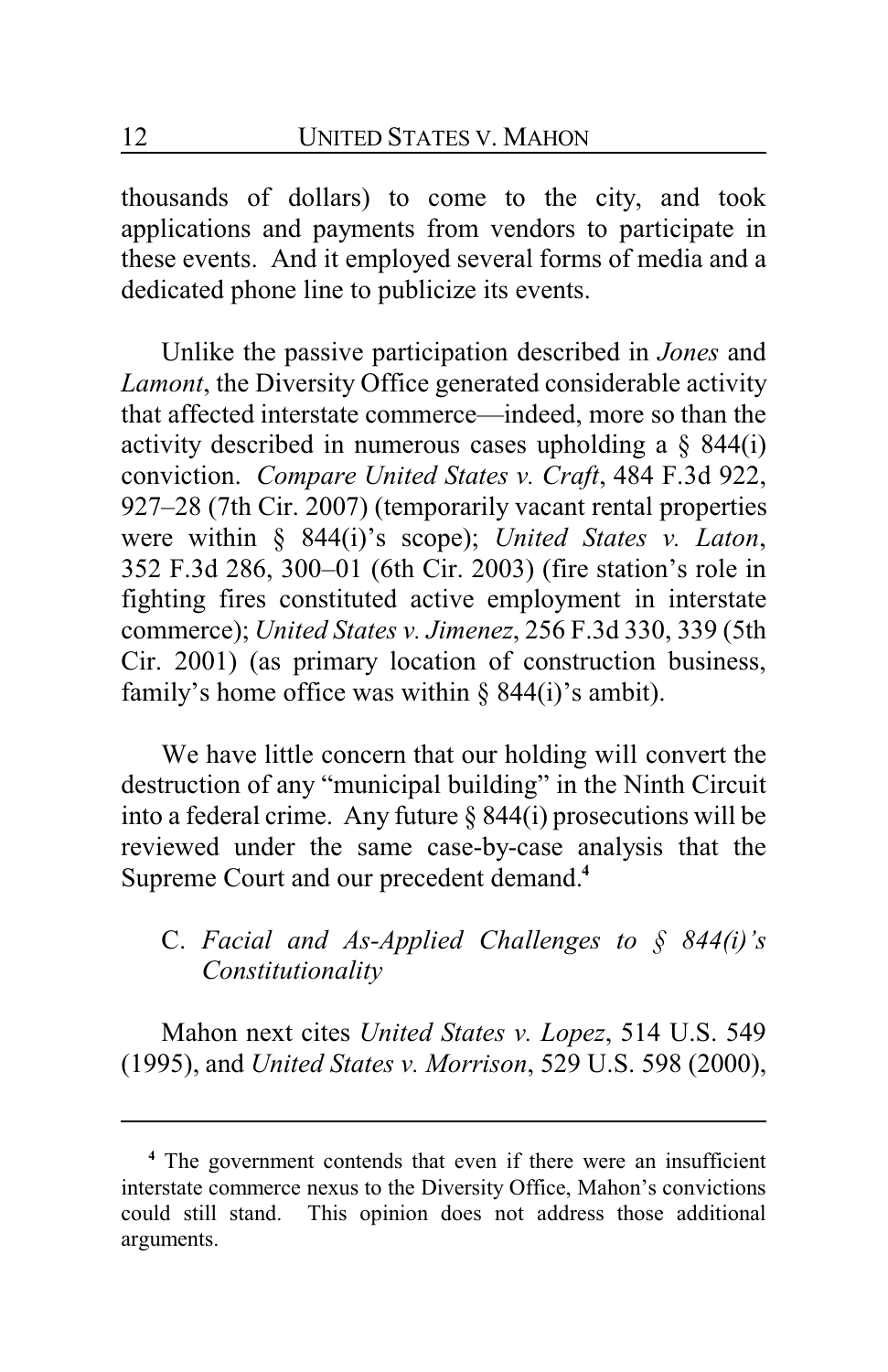to argue that § 844(i) is facially unconstitutional or unconstitutional as applied to this case. We have rejected facial challenges to  $\S$  844(i) before, distinguishing it from the *Morrison* and *Lopez* statutes, which lacked any jurisdictional nexus to interstate commerce. *See Garcia*, 768 F.3d at 829-30. In *Morrison* and *Lopez*, the Court invalidated the Violence Against Women Act and the Gun-Free School Zones Act, respectively, because each exceeded Congress's authority; the statutes did not regulate economic activity and they did not require that the activity be connected to interstate commerce. *Lopez*, 514 U.S. at 551; *Morrison*, 529 U.S. at 613, 619.

Unlike the statutes in *Morrison* and *Lopez*, § 844(i) has the necessary jurisdictional element. It requires that the defendant damage or destroy property "*used in interstate or foreign commerce or in any activity affecting interstate or foreign commerce*" (emphasis added). Thus, we reject Mahon's facial challenge to the statute. *See Garcia*, 768 F.3d at 829-30 (rejecting the facial and as-applied challenges to  $§ 844(i)$ ).

Mahon insists that even if the statute is facially constitutional, it is unconstitutional as applied here. He argues that the statute's application encroaches into matters traditionally reserved for the states and that the federal commerce power cannot extend to the Diversity Office. This argument is equally unavailing—that the property or the crime might be traditionally local in nature does not foreclose § 844(i)'s application where the property possesses the requisite nexus to interstate commerce. *See United States v. Gomez*, 87 F.3d 1093, 1096 (9th Cir. 1996) ("Even though arson is a crime that has traditionally been the responsibility of the states, section 844(i) allows federal jurisdiction over